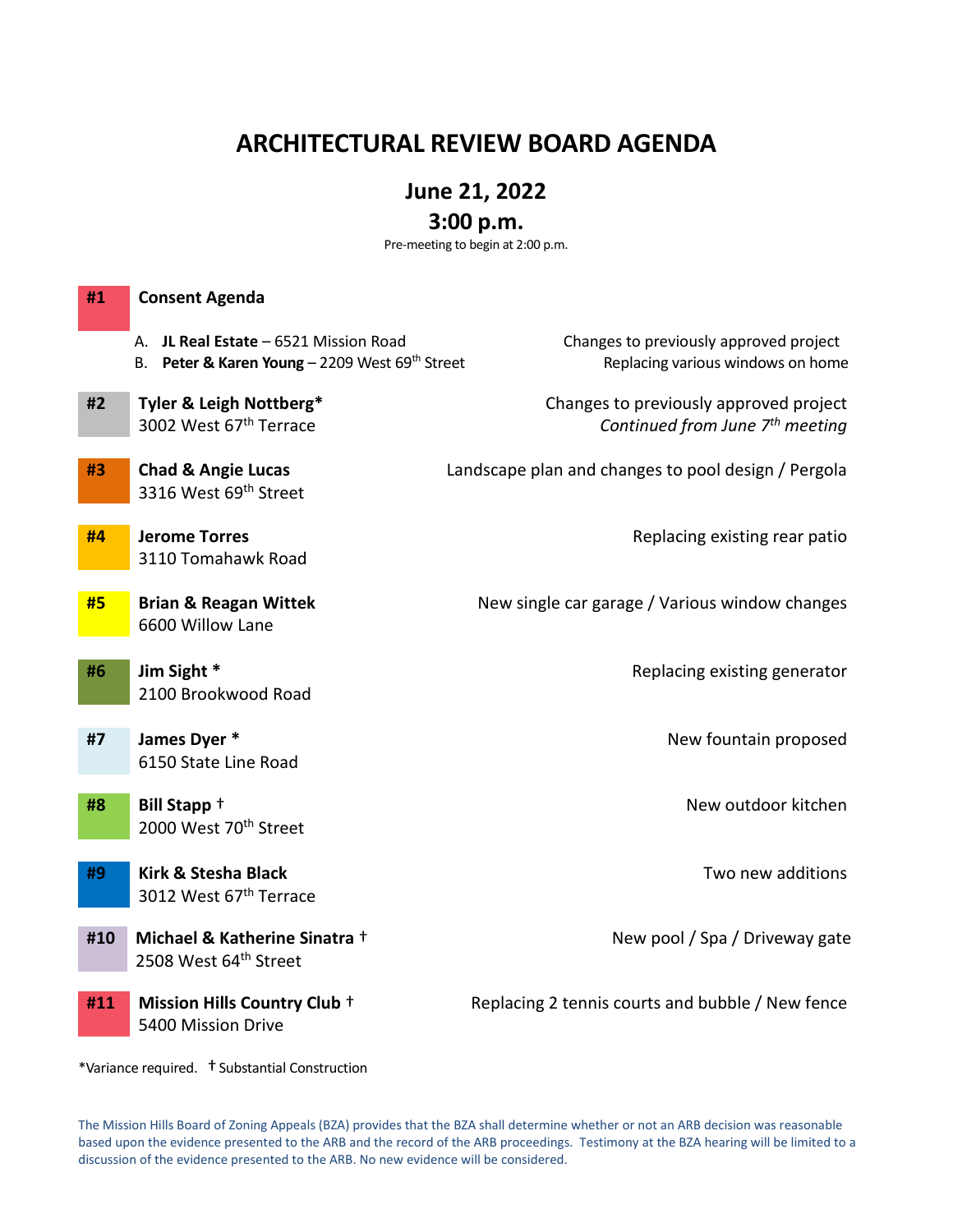## **#1 Consent Agenda**

## **A. JL Real Estate 6521 Mission Road**

JL Real Estate is returning to the ARB to present window changes to their previously approved project.

## **Summary of Property:**

- Character Area: Suburban
- Location of Common Green Space: Front
- Any Special Frontages: None

## **Lot Coverage of roofed structures:**

- Existing house and covered porch: 2,988 sf
- Proposed Covered Porch: 45 sf
- Total lot coverage: 3,033 sf

## **Summary of Project:**

At the front and sides of the house, they are proposing to replace triple with double double-hung windows.

## **Ordinance Compliance:**

There are no conflicts between the proposed project and the City of Mission Hills Code of Ordinances.

## **Greenspace Review:**

| $\bullet$ Lot area:     | 20,392 sf  |
|-------------------------|------------|
| • House Footprint:      | $3,033$ sf |
| • Driveway/walkways:    | 2,262 sf   |
| • Proposed Patio:       | $1,040$ sf |
| • Remaining Greenspace: | 14,057 sf  |

## **Design Guideline Review:**

The Design Guidelines recommend that window glazing be clear glass with no more than 10% daylight reduction (tinting). This should be clarified with the owner. There are no other conflicts between the proposed project and the City of Mission Hills Design Guidelines.

| Lot Information |              |
|-----------------|--------------|
| Zoning:         | R-1(20)/LS-3 |
| Lot Area:       | 20,376 sf    |

| Ordinance                                                                                         | Allowable/Required by Ord | Proposed             |
|---------------------------------------------------------------------------------------------------|---------------------------|----------------------|
| Maximum Lot Coverage:                                                                             | 5.232 sf                  | $3.033$ sf           |
| Minimum Greenspace:                                                                               | $65\% = 13,242$ sf        | 14,057 sf = $68.9\%$ |
| Drainage Study Required if any answer below is "Yes"                                              | Yes/No                    |                      |
| Is the project adding 1,000 sq. ft. or more of impervious surface?                                | Nο                        |                      |
| Will the project cause the greenspace to be less than recommended by the Design Guidelines?<br>No |                           |                      |
| Has there been a documented drainage complaint against the property?                              | No                        |                      |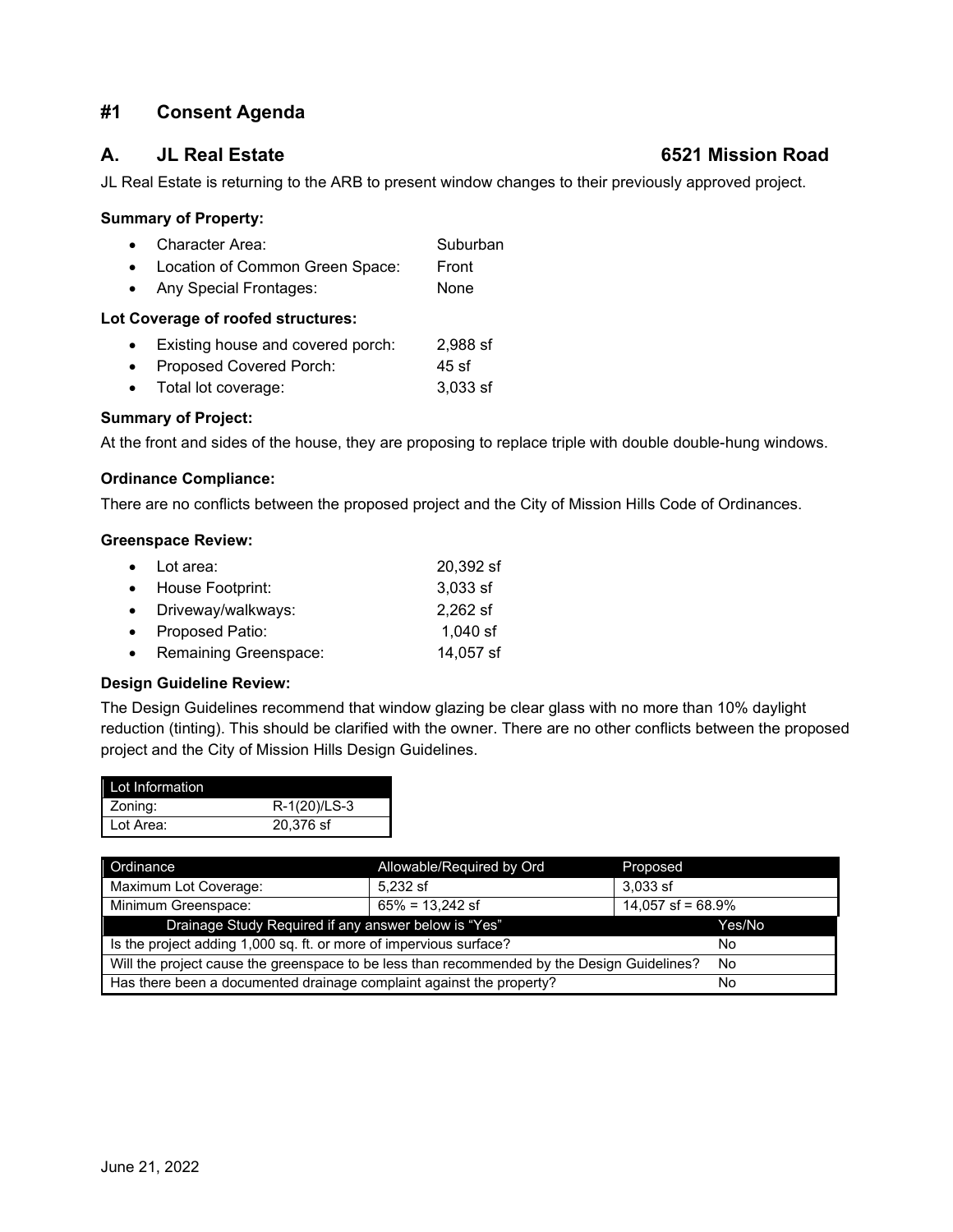## **B. Peter & Karen Young 2209 West 69th Street**

The Youngs are proposing to replace 17 windows on various sides of their home.

## **Summary of Property:**

- Character Area: Suburban
- Location of Common Green Space: Front
- Any Special Frontages: None

## **Summary of Project:**

All of the windows match the existing size and style, with the exception of two. Units 112 and 115 are being changed to picture windows, without muntin bars. This change will make these two windows match the rest of the house.

## **Ordinance Compliance:**

There are no conflicts between the proposed project and the City of Mission Hills Code of Ordinances.

## **Design Guideline Review:**

There are no conflicts between the proposed project and the City of Mission Hills Design Guidelines.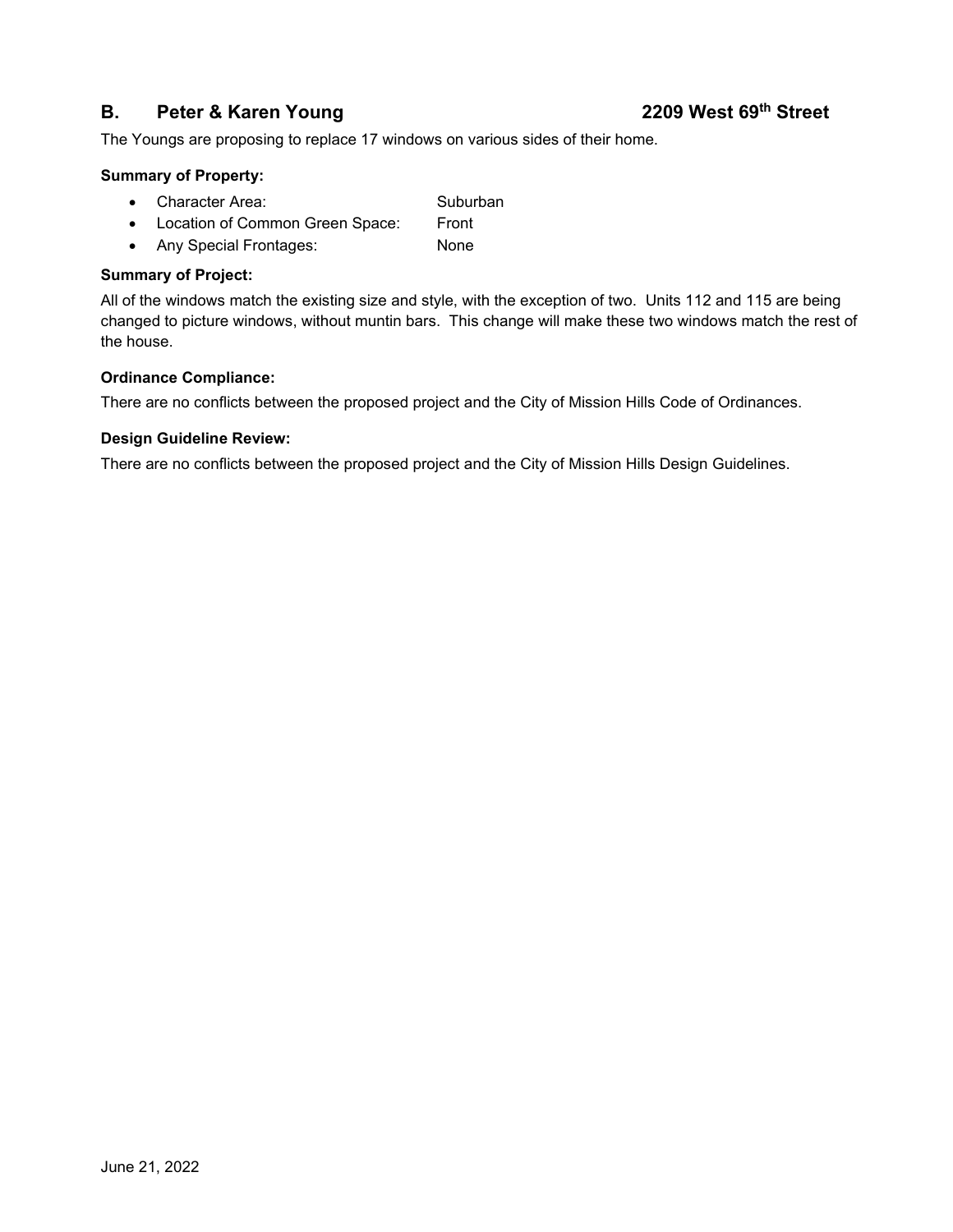## **#2 Tyler & Leigh Nottberg 3002 West 67th Terrace**

The Nottbergs are returning to the ARB with changes to their previously approved patio project. The project was continued at the June 7<sup>th</sup> ARB meeting so an alternate design could be developed.

**UPDATE**: The Nottbergs' revised proposal is to leave the pavers as-is but replace the artificial turf with 1" Missouri river rock.

## **Summary of Property:**

- Character Area: Suburban
- Location of Common Green Space: Front
- Any Special Frontages: None

## **Summary of Project:**

The Nottbergs recently failed their final inspection because the patio, as-built, does not match the ARB approved plan. The originally approved plan consisted of a concrete patio with an outdoor fireplace. The fireplace was constructed per the ARB approved plan, but the patio was constructed as pavers divided by artificial turf. The Nottbergs are proposing to modify the existing patio by removing the last two row of pavers.

## **Ordinance Compliance:**

**The project is violation of City Code Section 5-132.B.8(c)i** which requires the minimum pile length to be at least 1¾ inches. The proposed pile length is 1 inch.

Code Section 5-132.B.8 requires that the material not have more than 150mg/kg of lead using the ASTM F2765 lead test and the infill material be clean silica sand or a zeolite material. These regulations have been met.

## **Design Guideline Review:**

Section 2.7.3.A on page 106 of the Design Guidelines recommends that LS-1 and 2 properties have a greenspace no less than 60% of the lot area. **This recommendation has not been met.**

| Lot Information |              |
|-----------------|--------------|
| Zoning:         | R-1(16)/LS-2 |
| Lot Area:       | 19.014 sf    |

| Ordinance/Design Guideline      | Allowable/Required | Proposed                  |
|---------------------------------|--------------------|---------------------------|
| <b>Patio Minimum Side Yard:</b> | 20'                | つ1'                       |
| Patio Minimum Rear Yard:        | $20^{\circ}$       | 10' at existing patio     |
|                                 |                    | 20' at new patio          |
| Minimum Greenspace:             | 60% (11,408.80 sf) | <u>55.2% (10,505 sf)*</u> |

\*The greenspace area approved with the original patio project was 55.2%.

| Drainage Study Required if any answer below is "Yes"                                        | Yes/No |
|---------------------------------------------------------------------------------------------|--------|
| Is the project adding 1,000 sq. ft. or more of impervious surface?                          | No     |
| Will the project cause the greenspace to be less than recommended by the Design Guidelines? | $No*$  |
| Will the project cause the greenspace to be within 3% of what is recommended by the Design  | No*    |
| Guidelines?                                                                                 |        |
| Has there been a documented stormwater complaint for this property?                         | Yes    |

\*The existing greenspace is currently under the recommended amount for this property.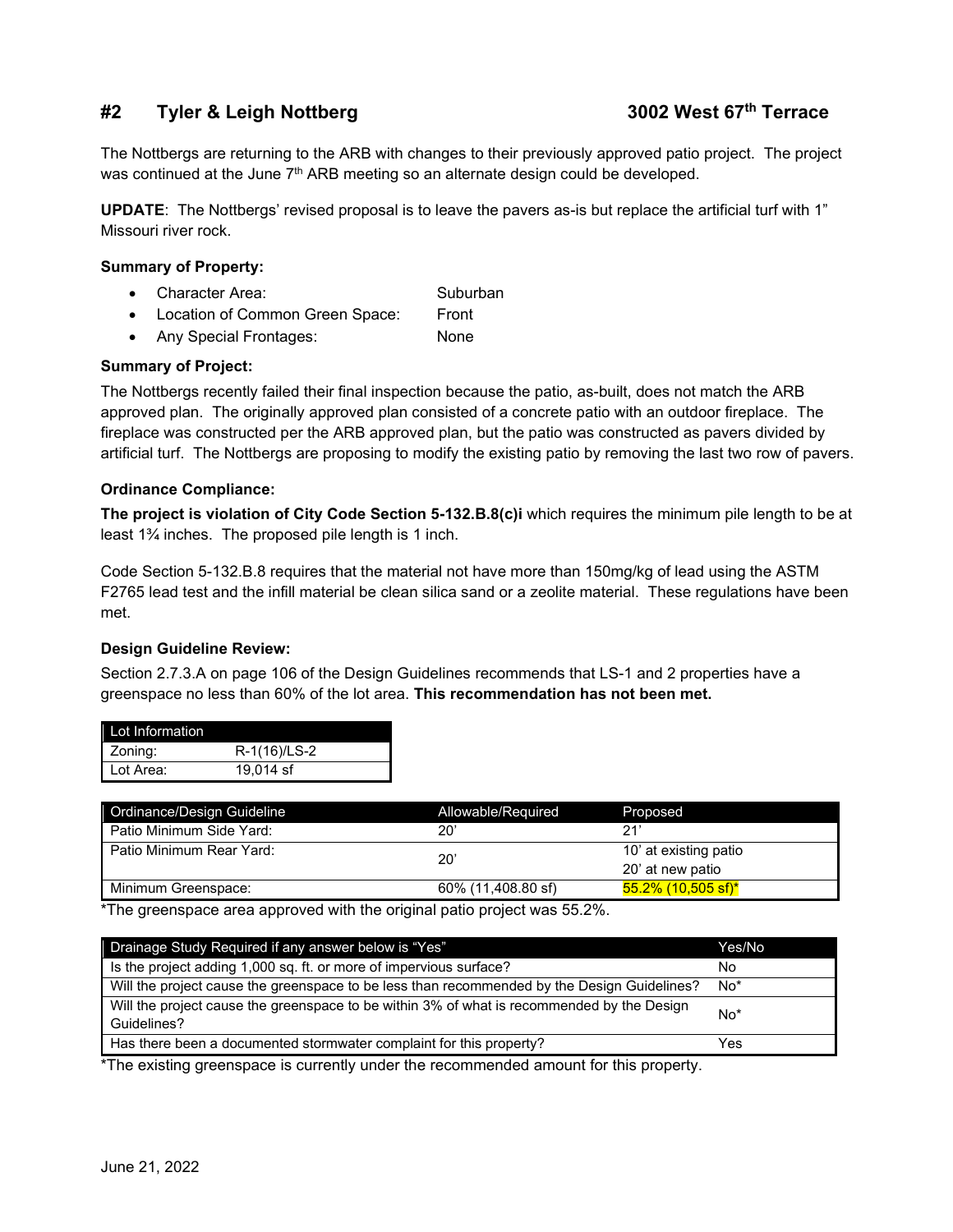## **#3 Chad & Angie Lucas 3316 West 69th Street**

The Lucases are returning to the ARB to present their landscape plan and changes to their pool design and a new pergola.

## **Summary of Property:**

- Character Area: Neighborhood Estates
- Location of Common Green Space: Front
- Any Special Frontages: Edge

## **Summary of Project:**

The proposed pool has been enlarged and the pool deck configuration has changed. A new wall with fire features is now proposed at the rear of the pool.

The proposed pergola is located at the northeast corner of the house, on axis with the swimming pool. It is a simple post-and-beam structure that aligns with the second-floor plate line.

## **Ordinance Compliance:**

There are no conflicts between the proposed project and the City of Mission Hills Code of Ordinances.

## **Design Guideline Review:**

Section 2.7.3.A on page 106 recommends that LS-3, 4 and 5 properties have a greenspace no less than 65% of the lot area. **This recommendation has not been met.** Please note the provided greenspace study lists a lot size that differs from what their architect and the City originally used. The calculation below is based on the lot size originally used.

| Lot Information |              |
|-----------------|--------------|
| Zoning:         | R-1(20)/LS-3 |
| Lot Area:       | 22.126 sf    |
| Lot Width:      | 100'         |

| Ordinance                  | Allowable/Required by Ord | Proposed                            |
|----------------------------|---------------------------|-------------------------------------|
| Maximum Height:            | 35'                       | 35'                                 |
| Minimum Front Yard:        | 85'                       | 85'                                 |
| Minimum Side Yard (Left):  | 10'                       | 28.5'                               |
| Minimum Side Yard (Right): | 10'                       | 20.88                               |
| Combined Side Yards: (30%) | 30'                       | 49.38'                              |
| Minimum Rear Yard: (20%)   | 42' (At closest point)    | 42'                                 |
| Minimum Greenspace:        | $65\% = 14.382$ sf        | $13.536.7$ sf = 61.18% <sup>*</sup> |

\*Original new house/pool greenspace proposal approved at 65.99%.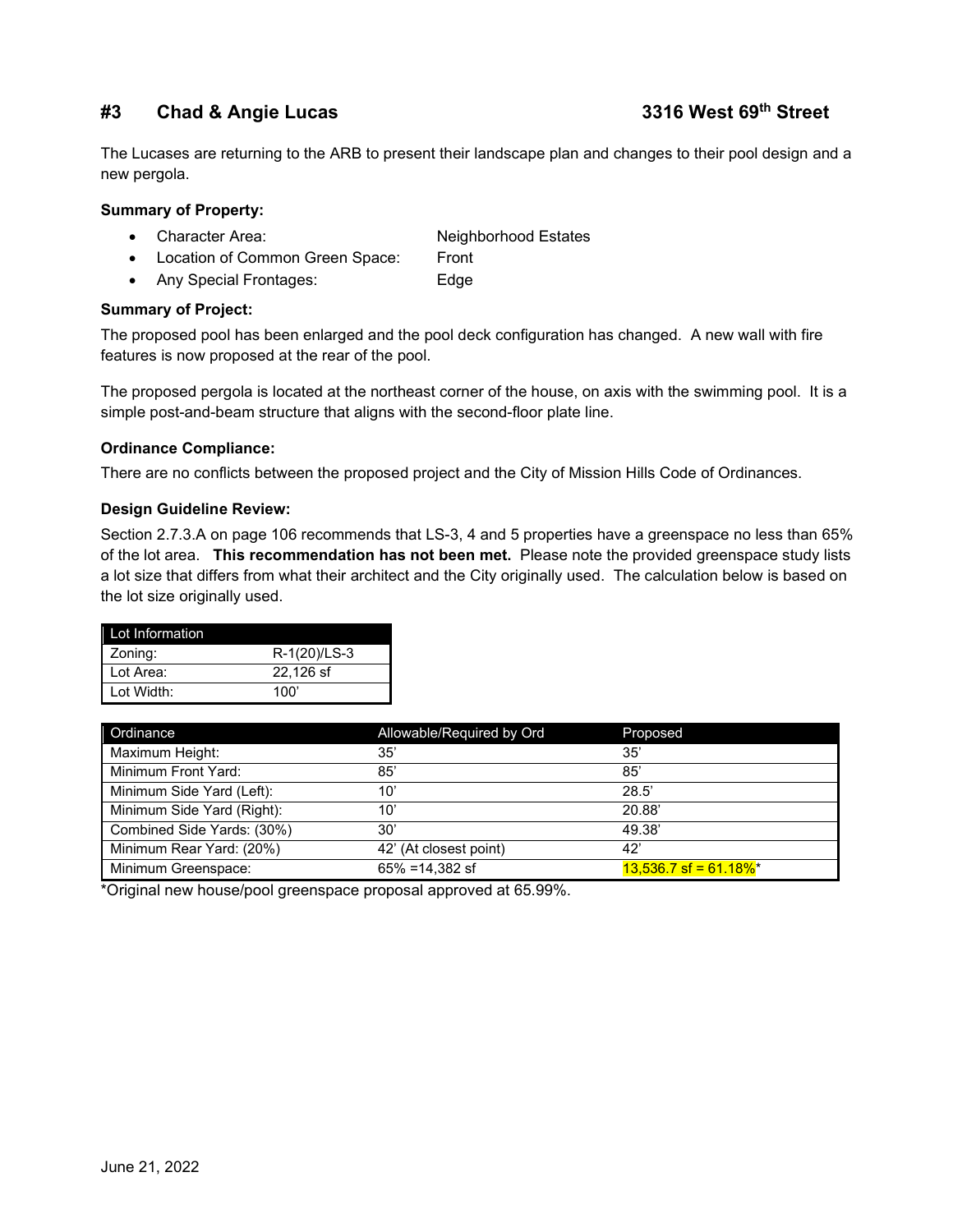## **#4 Jerome Torres 3110 Tomahawk Road**

Mr. Torres is proposing to replace an existing patio, at the rear of his home, with a new larger patio.

## **Summary of Property:**

- Character Area: Neighborhood Estates
- Location of Common Green Space: Front
- Any Special Frontages: None

### **Summary of Project:**

The proposed concrete patio is in the rear yard and connects to a larger patio.

## **Ordinance Compliance:**

There are no conflicts between the proposed project and the City of Mission Hills Code of Ordinances.

## **Design Guideline Review:**

Section 2.7.3.A on page 106 recommends that LS-3, 4 and 5 properties have a greenspace no less than 65% of the lot area. **This recommendation has not been met.**

| I ot Information |              |
|------------------|--------------|
| Zoning:          | R-1(20)/LS-4 |
| Lot Area:        | 25.464 sf    |

| Ordinance/Design Guideline | Allowable/Required | Provided                |
|----------------------------|--------------------|-------------------------|
| Greenspace:                | $65\% = 16.551$ sf | 60.5%<br>.398<br>$st =$ |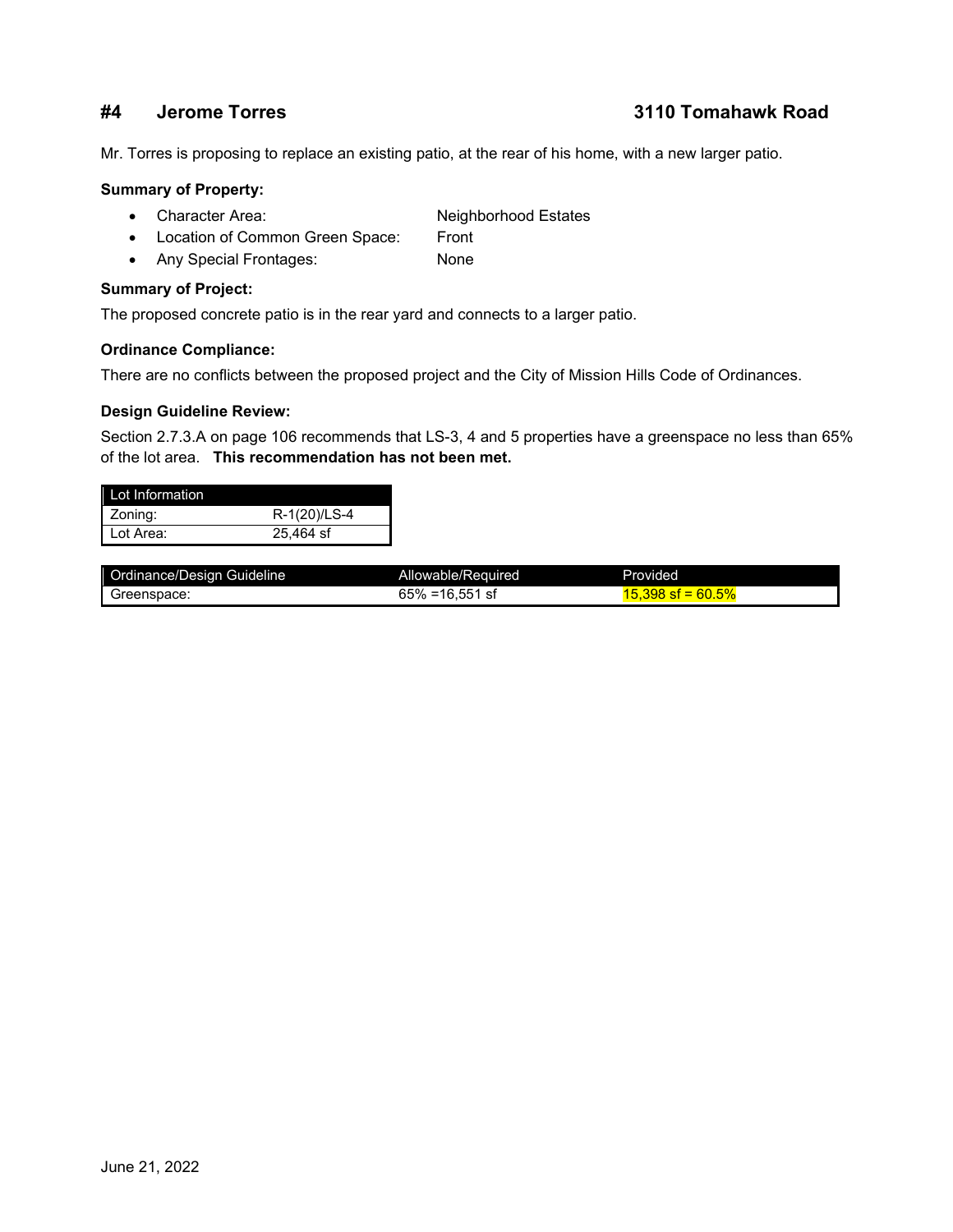## **#5 Brian & Reagan Wittek 6600 Willow Lane**

The Witteks are proposing a new single-car garage at the side of their exiting garage and various window changes.

## **Summary of Property:**

|  | Character Area: | Suburban |
|--|-----------------|----------|
|--|-----------------|----------|

- Location of Common Green Space: Front
- Any Special Frontages: None

## **Lot Coverage Review:**

| <b>Existing Main Floor:</b> | 2,887 sf |
|-----------------------------|----------|
|                             |          |

- Proposed Garage: 251 sf
- Total Lot Coverage: 3,138 sf

## **Summary of Project:**

The proposed garage addition is located next to the existing driveway and inhabits existing driveway area. All materials, detailing and fenestration will match the existing house.

The proposed window changes are at the rear of the house. An existing double casement is being enlarge into a triple casement and an existing sliding glass door is being replace with a new swinging door.

## **Ordinance Compliance:**

There are no conflicts between the proposed project and the City of Mission Hills Code of Ordinances.

## **Greenspace Review:**

| $\bullet$ Lot area:     | 16,937 sf  |
|-------------------------|------------|
| • House Footprint:      | 3,138 sf   |
| • Driveway:             | $3,264$ sf |
| • Patios and walkways:  | 652 sf     |
| • Remaining Greenspace: | $9,883$ sf |

## **Design Guideline Review:**

Section 2.5 on pages 72 through 75 of the Design Guidelines provides specific recommendations for the Suburban character area.

Subsection C suggests that side wings, located in conditional building area should have a height up to 1 story and 16 feet with no second-floor dormers that overlook the neighbors. This recommendation has been met.

Subsection G suggests that driveways occupy as little of the Primary Landscape Area as possible. On lots wider than 140 feet the driveway should be located off the side property line a distance no less than 8% of the lot width. Circle driveways should have an interior green with a width no less than 80 feet wide, measured at the front property line, and depth of 40 feet measured from the curb. This recommendation has not been met but is an existing condition.

Section 2.7.1 D on page 96 recommends that all window muntins on the home be the same pattern and proportion, with few exceptions. This recommendation has been met.

Section 2.7.2 A on page 101 recommends garages be set behind the façade of the main house mass. This recommendation has been met.

Section 2.7.2.B on page 102 recommends drives to be no more than 12 feet wide at the front property line. This recommendation has not been met but is an existing condition.

June 21, 2022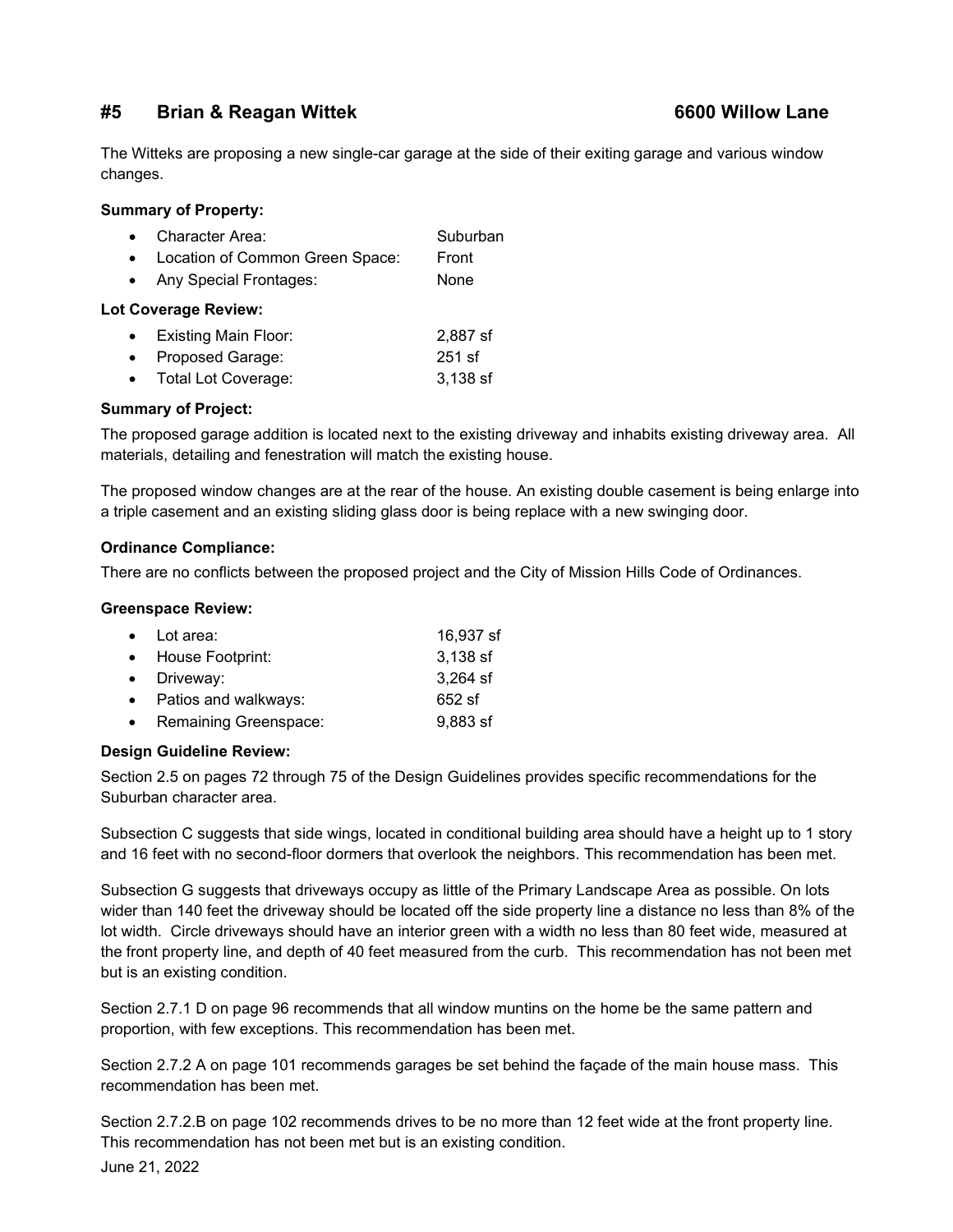Section 2.7.3.A on page 106 recommends that LS-1 and 2 properties have a greenspace no less than 60% of the lot area. **This recommendation has not been met.** Please note that the proposed addition takes up existing driveway area, so there is no net change in greenspace from the existing conditions.

| Lot Information |              |
|-----------------|--------------|
| Zoning:         | R-1(16)/LS-2 |
| Lot Area:       | 16.937 sf    |
| Lot Width:      | 120.0'       |

| Ordinance/Design Guideline            | Allowable/Required | Provided           |
|---------------------------------------|--------------------|--------------------|
| Maximum Height:                       | 35'                | No Change          |
| Minimum Side Yard (Left):             | 10'                | 11'-9" (Existing)  |
| Minimum Side Yard (Right):            | 10'                | 18'-3" (Proposed)  |
| Minimum Combined Side Yards:          | $25\% = 30'$       | $29' - 11"$        |
| Minimum Rear Yard: (At closest point) | $20\% = 28.25'$    | No Change          |
| Minimum Greenspace:                   | $60\% = 10,162$ sf | $9,883$ sf = 58.4% |

| Drainage Study Required if any answer below is "Yes"                                        | Yes/No |
|---------------------------------------------------------------------------------------------|--------|
| Is the project adding 1,000 sq. ft. or more of impervious surface?                          | No     |
| Will the project cause the greenspace to be less than recommended by the Design Guidelines? | Yes    |
| EXCEPT NO STUDY REQUIRED IF:                                                                |        |
| 1) replacing existing impervious surface in approximately same footprint, and               | Yes    |
| 2) project will not decrease existing greenspace on site                                    | No     |
| Is there a documented drainage issue for this property?                                     |        |

\*See the Mission Hills website for drainage study requirements – *[www.missionhillsks.gov](http://www.missionhillsks.gov/)*

\*The Architectural Review Board may require the drainage study be submitted before they act on the proposed project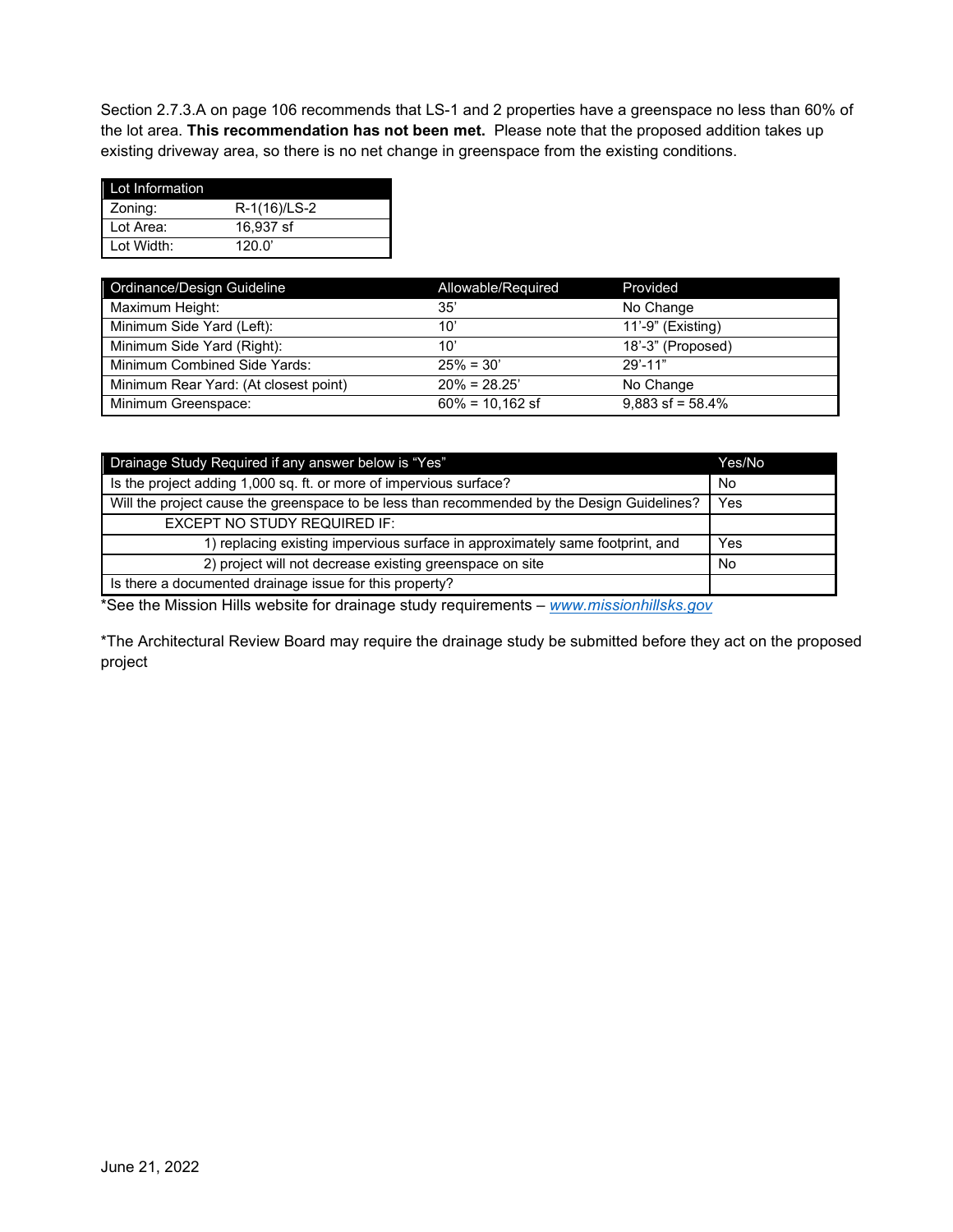## **#6 Jim Sight[\\*](#page-8-0) 2100 Brookwood Road**

The Sights are proposing to replace their existing generator in their side yard.

## **Summary of Property:**

- Character Area: Neighborhood Estates
- Location of Common Green Space: Front
- Any Special Frontages: None

## **Summary of Project:**

The proposed/existing generator is located in the side yard near the rear of the house.

## **Ordinance Compliance:**

The proposed project is in violation of City Code Section 5-125.C That requires accessory structures, such as generators, to be a minimum of 10 feet from the side yard property line. Both the existing and proposed generators sit 8 feet from the property line. **A variance of 2 feet is required.**

## **Design Guideline Review:**

<span id="page-8-0"></span>There are no conflicts between the proposed project and the City of Mission Hills Design Guidelines.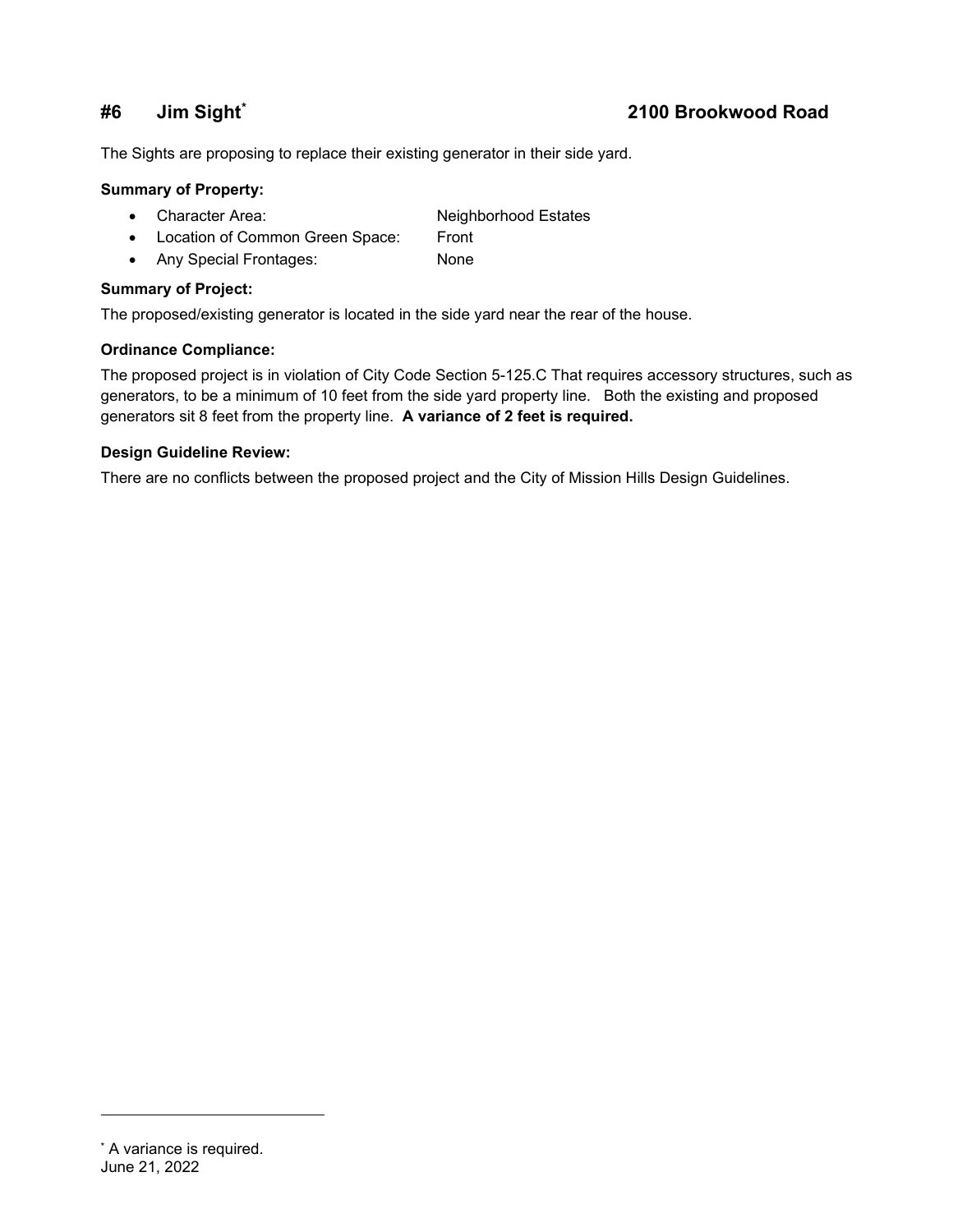## **#7 James Dyer \* 6150 State Line Road**

The Dyers are proposing a new fountain at the rear of their property.

## **Summary of Property:**

- Character Area: Neighborhood Estates
- Location of Common Green Space: Front
- Any Special Frontages: None

### **Summary of Project:**

The proposed fountain is located in the southwest corner of the property. It consists of a low brick basin with a taller back wall with waterspouts. The whole structure stands 5 feet tall.

## **Ordinance Compliance:**

The proposed project is in violation of City Code Section 5-121.C that requires accessory structures, such as fountains, to be a minimum of 10 feet from the rear yard property line. The proposed fountain is 5'-11" from the rear property line. **A variance of 4'-1" is required.**

### **Design Guideline Review:**

Section 2.7.3.A on page 106 recommends that LS-1 and 2 properties have a greenspace no less than 60% of the lot area. **This recommendation has not been met.**

### **Greenspace Review:**

| $\bullet$ | Lot area                       | 15,525 sf               | (calculated using property survey) |
|-----------|--------------------------------|-------------------------|------------------------------------|
|           | • Existing non-greenspace area | 7,650.72 sf             |                                    |
|           | • Existing greenspace          | $7,874.28$ sf = 50.72%  |                                    |
|           | • Non-greenspace being added   | 104.89 sf               |                                    |
| $\bullet$ | <b>Remaining greenspace</b>    | 7,769.39 sf = $50.04\%$ |                                    |
|           |                                |                         |                                    |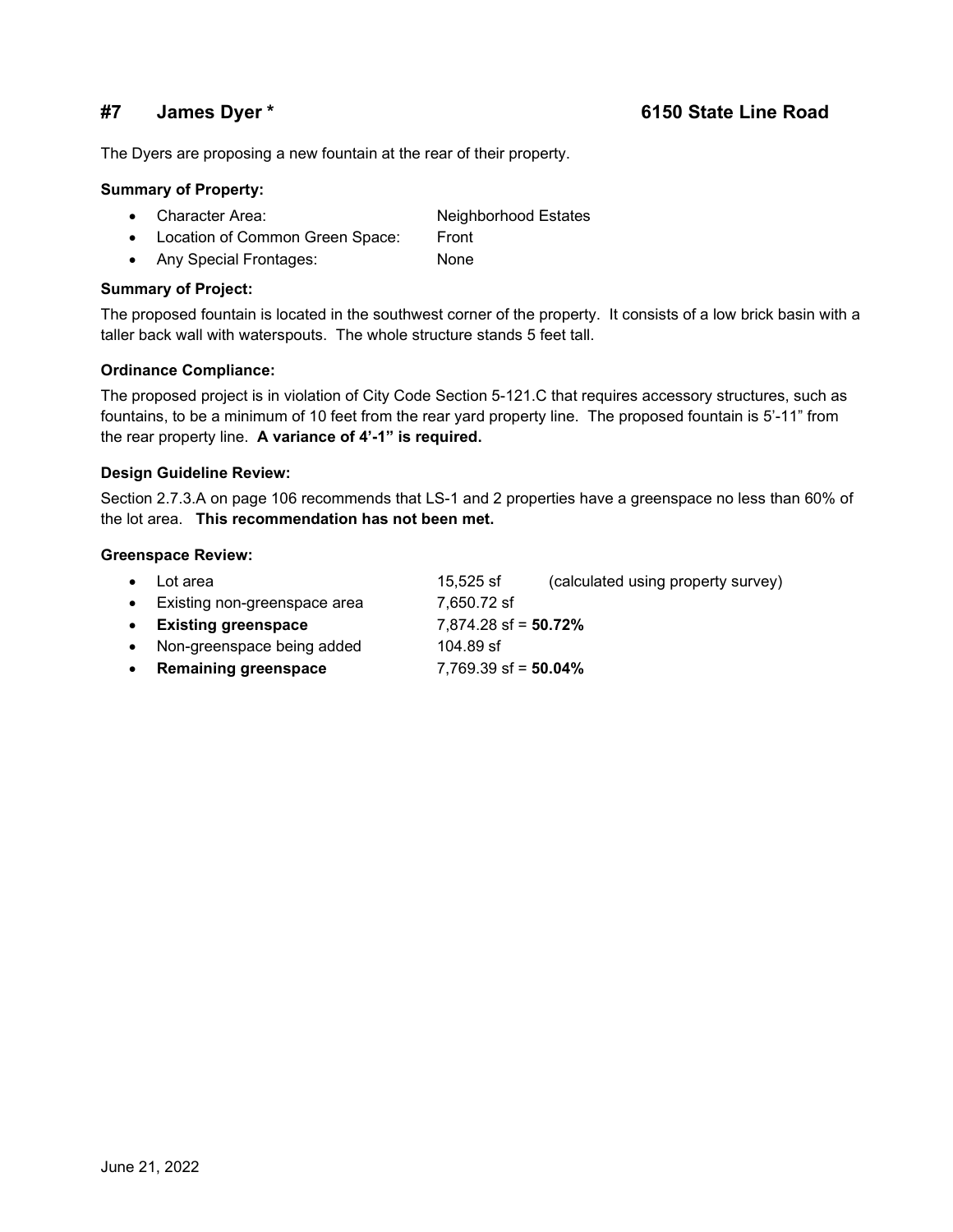## **#8 Bill Stapp † 2000 West 70th Street**

The Stapps are proposing a new outdoor kitchen on their existing patio.

Outdoor kitchens are substantial construction matters as defined by Code Section 5-103.78 and 5-103.122 and was noticed as such.

## **Summary of Property:**

- Character Area: Neighborhood Estates
- Location of Common Green Space: Front
- Any Special Frontages: None

## **Summary of Project:**

The proposed kitchen consists of a stone counter with a stone countertop and a built-in gas grill.

## **Ordinance Compliance:**

There are no conflicts between the proposed project and the City of Mission Hills Code of Ordinances.

## **Design Guideline Review:**

There are no conflicts between the proposed project and the City of Mission Hills Design Guidelines.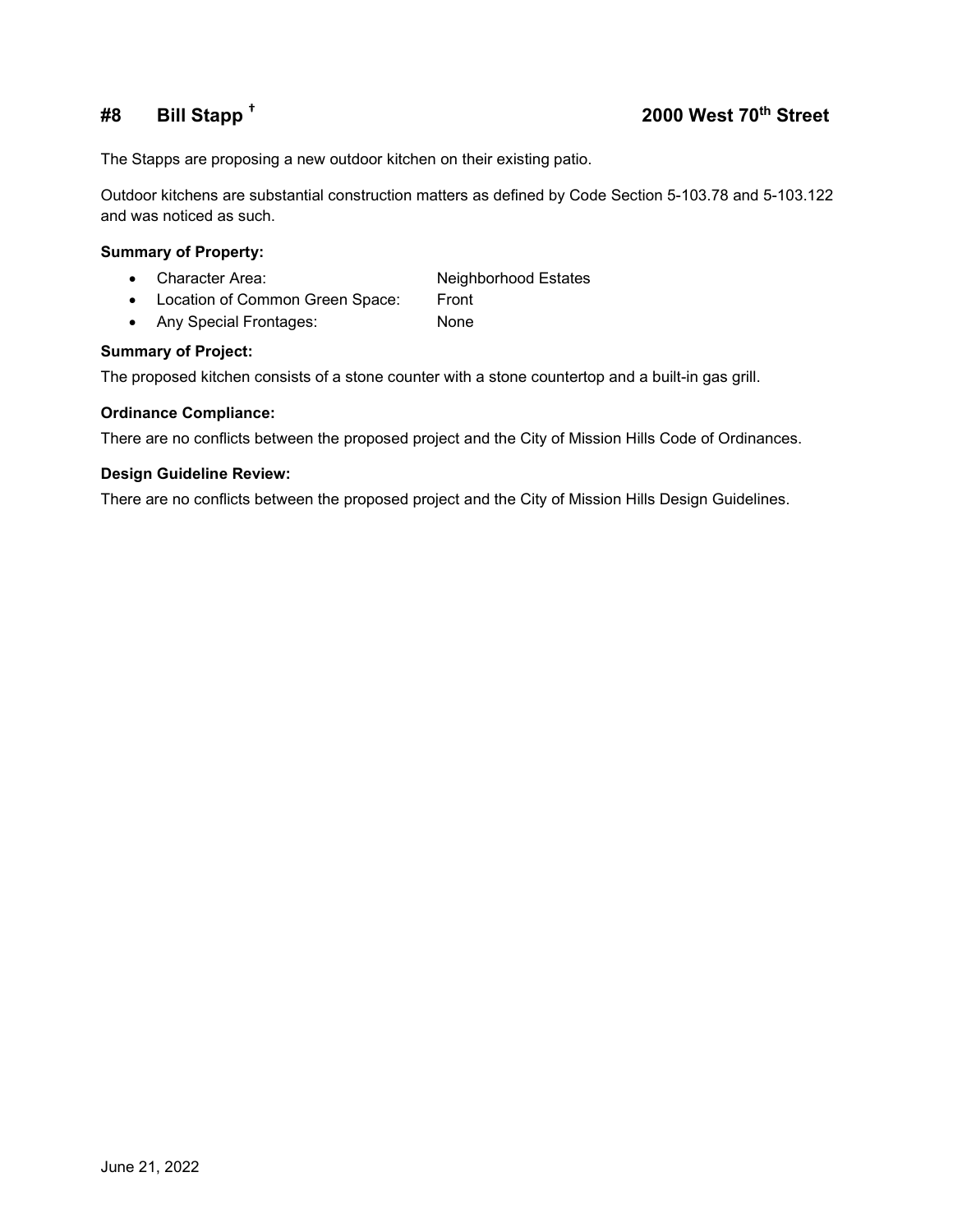## **#9 Kirk & Stesha Black 3012 West 67th Terrace**

The Blacks are proposing two new additions at the back of their home.

### **Summary of Property:**

| Character Area: | Suburban |
|-----------------|----------|
|-----------------|----------|

- Location of Common Green Space: Front
- Any Special Frontages: None

## **Lot Coverage Review:**

| Existing Main floor area:  | 2,577 sf |
|----------------------------|----------|
| Proposed Addition:         | 348 sf   |
| <b>Total Lot Coverage:</b> | 2,925 sf |

## **Summary of Project:**

At the front of the house, a secondary roof ridge will be raised to match the main ridge.

At the rear of the house, the Blacks are proposing to extend an existing shed dormer to the edge of the main mass. This change requires the raising of the secondary ridge mentioned above.

A second 1-story addition consists of a new rear wing that matches an existing rear wing at the other side of the rear elevation.

All materials, detailing and fenestration match the main house.

## **Ordinance Compliance:**

There are no conflicts between the proposed project and the City of Mission Hills Code of Ordinances.

## **Greenspace Review:**

| Lot area:                     | 15.467 sf  |          |
|-------------------------------|------------|----------|
| House Footprint:              | 2.925 sf   |          |
| Driveway Patios and walkways: | 2.543 sf   |          |
| Remaining Greenspace:         | $9.999$ sf | (64.65%) |

## **Design Guideline Review:**

Section 2.5 on pages 72 through 75 of the Design Guidelines provides specific recommendations for the Suburban character area.

Subsection D suggests that rear wings located in the secondary building areas can be up to 1 1/2 stories and 24 feet tall but clearly less than the main mass and no more than 30 feet deep. No more than 2 wings should encroach into the secondary building area. These recommendations have been met.

Section 2.7.3.A on page 106 recommends that LS-1 and 2 properties have a greenspace no less than 60% of the lot area. This recommendation has been met.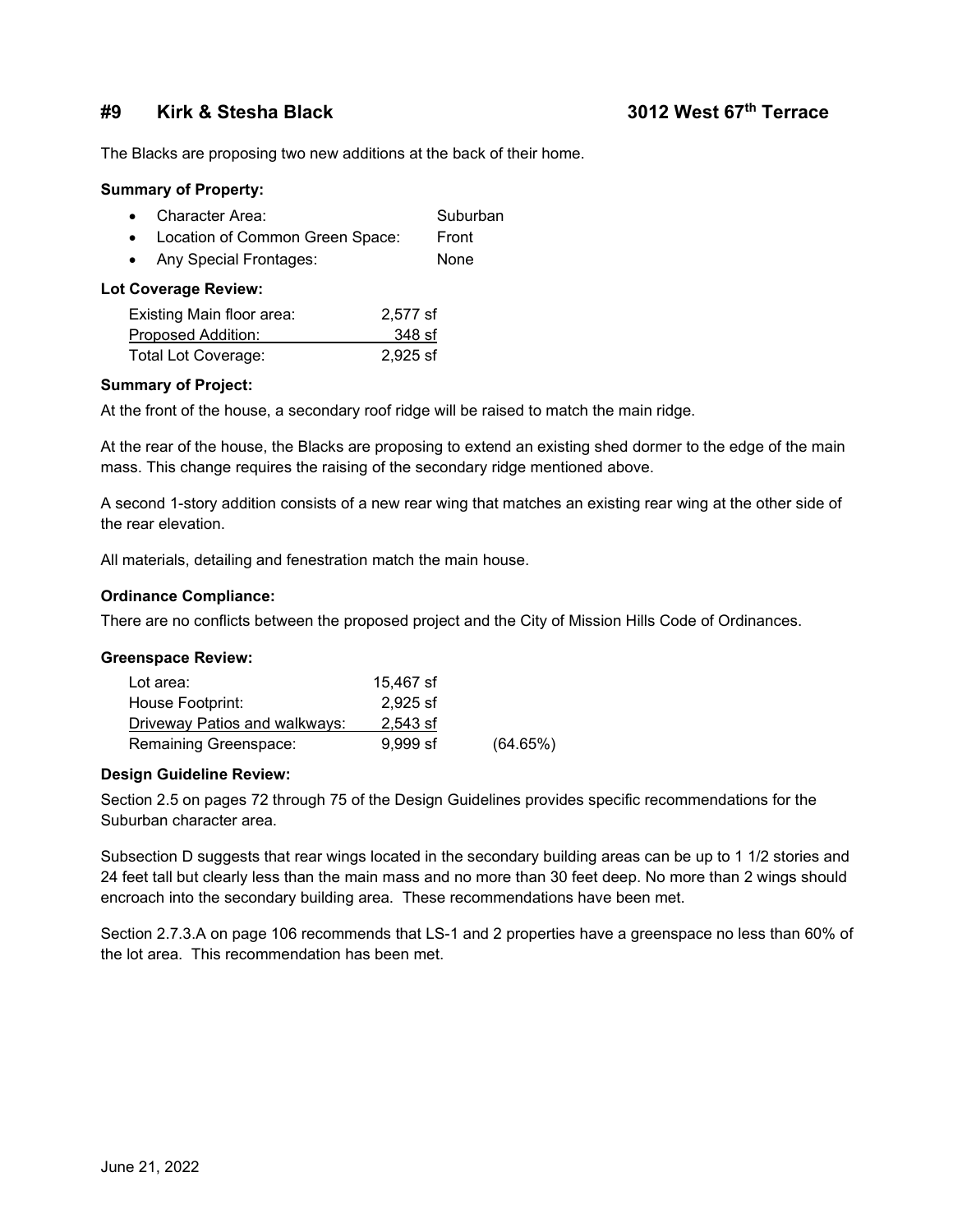| Lot Information |                |
|-----------------|----------------|
| Zoning:         | $R-1(16)$ LS-1 |
| Lot Area:       | 15,467 sf      |

| Ordinance/Design Guideline            | Allowable/Required | Provided            |
|---------------------------------------|--------------------|---------------------|
| Maximum Height:                       | 35'                | No Change           |
| Minimum Side Yard (Left):             | $10^{\circ}$       | No Change           |
| Minimum Side Yard (Right):            | 10'                | No Change           |
| Minimum Rear Yard: (At closest point) | $20\% = 24.8'$     | 25.0'               |
| Patio Minimum Side Yard:              | 15'                | 40'                 |
| Patio Minimum Rear Yard:              | 15'                | 21'                 |
| Maximum Lot Coverage:                 | 4,320 sf           | $2.925$ sf          |
| Minimum Greenspace:                   | $60\% = 9.280$ sf  | $9.999$ sf = 64.65% |

| Drainage Study Required if any answer below is "Yes"                                        | Yes/No |
|---------------------------------------------------------------------------------------------|--------|
| Is the project adding 1,000 sq. ft. or more of impervious surface?                          | No     |
| Will the project cause the greenspace to be less than recommended by the Design Guidelines? | No     |
| <b>EXCEPT NO STUDY REQUIRED IF:</b>                                                         |        |
| 1) replacing existing impervious surface in approximately same footprint, and               |        |
| 2) project will not decrease existing greenspace on site                                    |        |
| Is there a documented drainage issue for this property?                                     | No     |

*\*See the Mission Hills website for drainage study requirements – [www.missionhillsks.gov](http://www.missionhillsks.gov/)*

*\*The Architectural Review Board may require the drainage study be submitted before they act on the proposed project*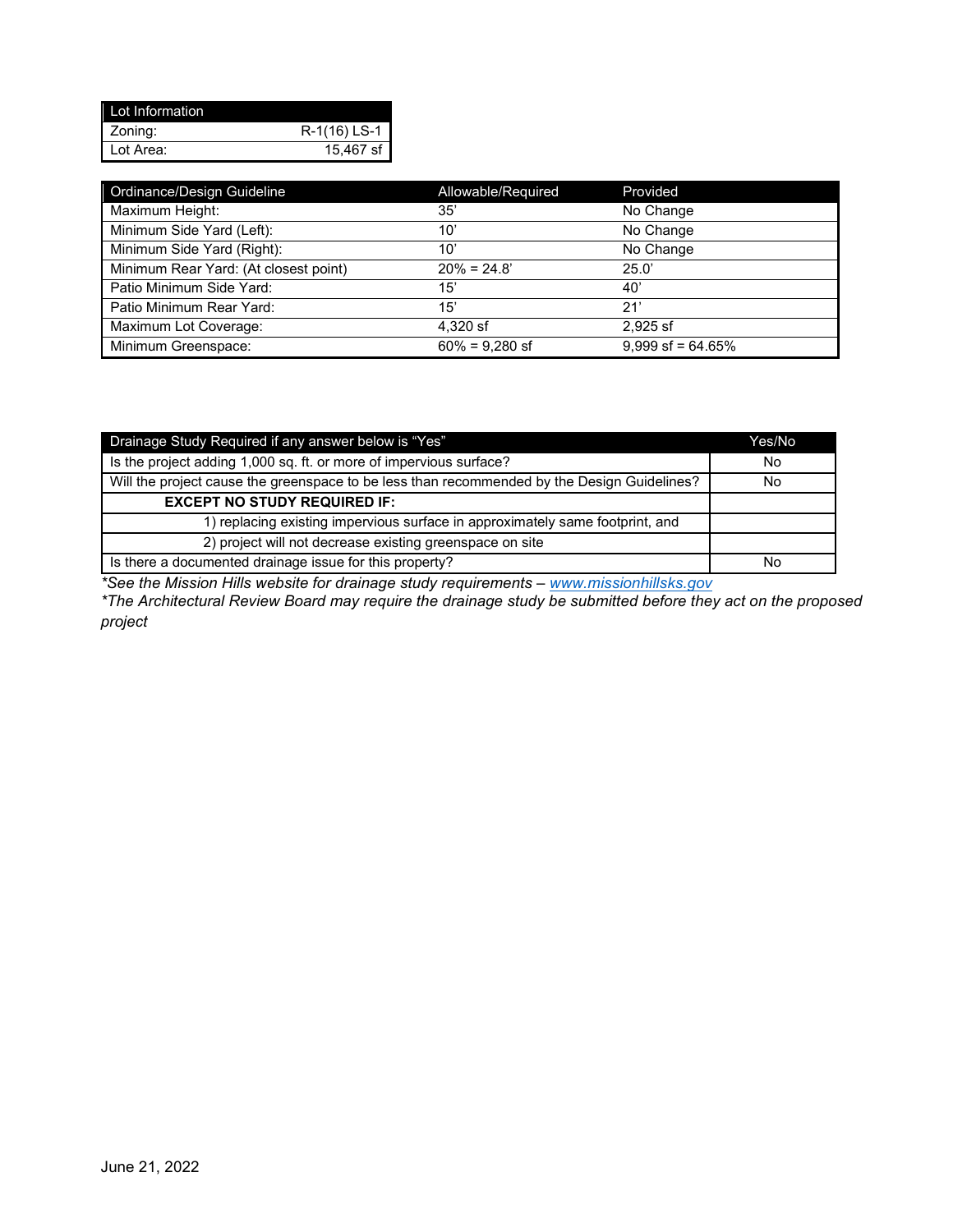## **#10 Michael & Katherine Sinatra † 2508 West 64th Street**

The Sinatras are proposing a new pool, spa, retaining wall and driveway gate.

Swimming pools are substantial construction matters and the project was noticed as such.

### **Summary of Property:**

- Character Area: Neighborhood Estates
- Location of Common Green Space: Front
- Any Special Frontages: None

## **Summary of Project:**

The proposed pool is located in the rear yard adjacent to their existing driveway. An existing brick patio is being removed to make way for the pool. There is no wet deck proposed at this time. The pool equipment is located at the northeast corner of the house.

A low retaining wall is proposed at the rear of the property. This is a segmented concrete block wall to match others on the property. The height of the wall will be less than 2 feet.

The driveway gate is located on the left side of the house and will connect to an existing fence. The proposed gate is 6 feet tall.

As part of the project, the existing front brick walkway will be removed and there is no indication of replacing it.

## **Ordinance Compliance:**

There are no conflicts between the proposed project and the City of Mission Hills Code of Ordinances.

## **Design Guideline Review:**

Section 2.7.3.A on page 106 recommends that LS-1 and 2 properties have a greenspace no less than 60% of the lot area. **This recommendation has not been met.**

| Lot Information |              |
|-----------------|--------------|
| Zoning:         | R-1(16)/LS-1 |
| Lot Area:       | 13,886 sf    |
| Lot Width:      | 100'         |

| Ordinance/Design Guideline    | Allowable/Required | Provided                        |
|-------------------------------|--------------------|---------------------------------|
| Patio/Pool Minimum Side Yard: | 15                 | 15.1                            |
| Patio/Pool Minimum Rear Yard: | 15'                | 15.8'                           |
| Minimum Greenspace:           | $60\% = 8.332$ sf  | 7.701 sf = <mark>55.0%</mark> * |

\*Property owners indicated proposed greenspace will be 59%; however, the City's measurements of the plan indicate it will be 55%.

| Drainage Study Required if any answer below is "Yes"                                        | Yes/No |
|---------------------------------------------------------------------------------------------|--------|
| I is the project adding 1,000 sq. ft. or more of impervious surface?                        | Νo     |
| Will the project cause the greenspace to be less than recommended by the Design Guidelines? | No     |
|                                                                                             | No     |
| Has there been a documented drainage complaint against the property?<br>.<br>.              |        |

\*See the Mission Hills website for drainage study requirements – *[www.missionhillsks.gov](http://www.missionhillsks.gov/)*

\*The Architectural Review Board may require the drainage study be submitted before they act on the proposed project.